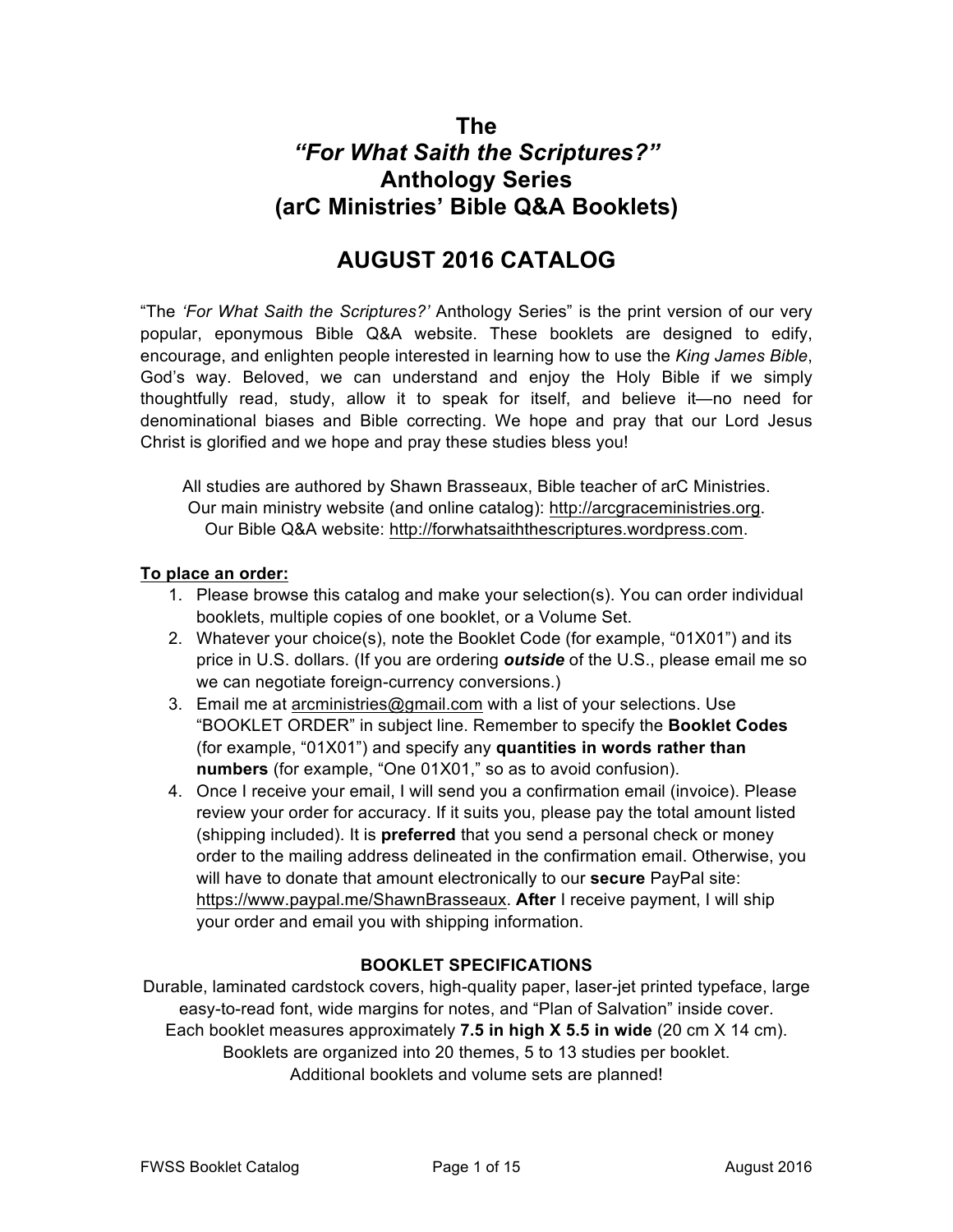# **VOLUME 1 SET**

# **20 booklets—1057 pages—151 studies—\$119 (Booklet 17X01 [\$8.00 value] is FREE)**

# **01X01 (GOD)**

# **46 pages - 7 studies - \$6.00**

- ⋅ Does the Bible teach the doctrine of the Godhead (Trinity)?
- ⋅ Is the Holy Spirit a Person or a force?
- ⋅ Was God "bored" before creation?
- ⋅ What is the "Lord's house?"
- ⋅ Where was Jesus during the three days between His death and resurrection?
- ⋅ How can the Bible say, "No man hath seen God at any time?"
- ⋅ Can Jews who believe in God, the Father, but who reject Jesus, be saved from eternal damnation?

# **02X01 (GRACE LIVING) 58 pages - 7 studies - \$7.00**

- ⋅ I am new to the Bible, so where should I begin?
- ⋅ We are saved by faith, but are we blessed by works?
- ⋅ What about hindered prayer and unanswered prayer?
- ⋅ Do I need to be water baptized—for a testimony, for salvation, or not at all?
- ⋅ Must I confess my sins to God, a priest, or neither?
- ⋅ How should I pray?
- ⋅ Is grace a "license to sin?"

# **03X01 (BIBLE VERSIONS)**

# **49 pages - 7 studies - \$6.00**

- ⋅ Must I study the Bible in its original languages to understand it?
- ⋅ I am new to the Bible, so where should I begin?
- ⋅ Why can I not get anything out of the Bible when I read it?
- ⋅ What is the "that which is perfect" in 1 Corinthians 13:10?
- ⋅ Does it matter what Bible version I use?
- ⋅ Are Matthew through John "Old Testament" or "New Testament" books?
- ⋅ Why does Romans 3:30 read "by faith" and "through faith?"

# **04X01 (DISPENSATIONAL) 60 pages - 6 studies - \$7.00**

- ⋅ What is Dispensational Bible Study?
- ⋅ Did Peter and Paul preach the same Gospel?
- ⋅ Have we been "grafted into Israel?"
- ⋅ Could you compare and contrast Peter's ministry and Paul's ministry?
- ⋅ Do we "make too much of Paul?"
- ⋅ Who is Judas' replacement—Matthias or Paul?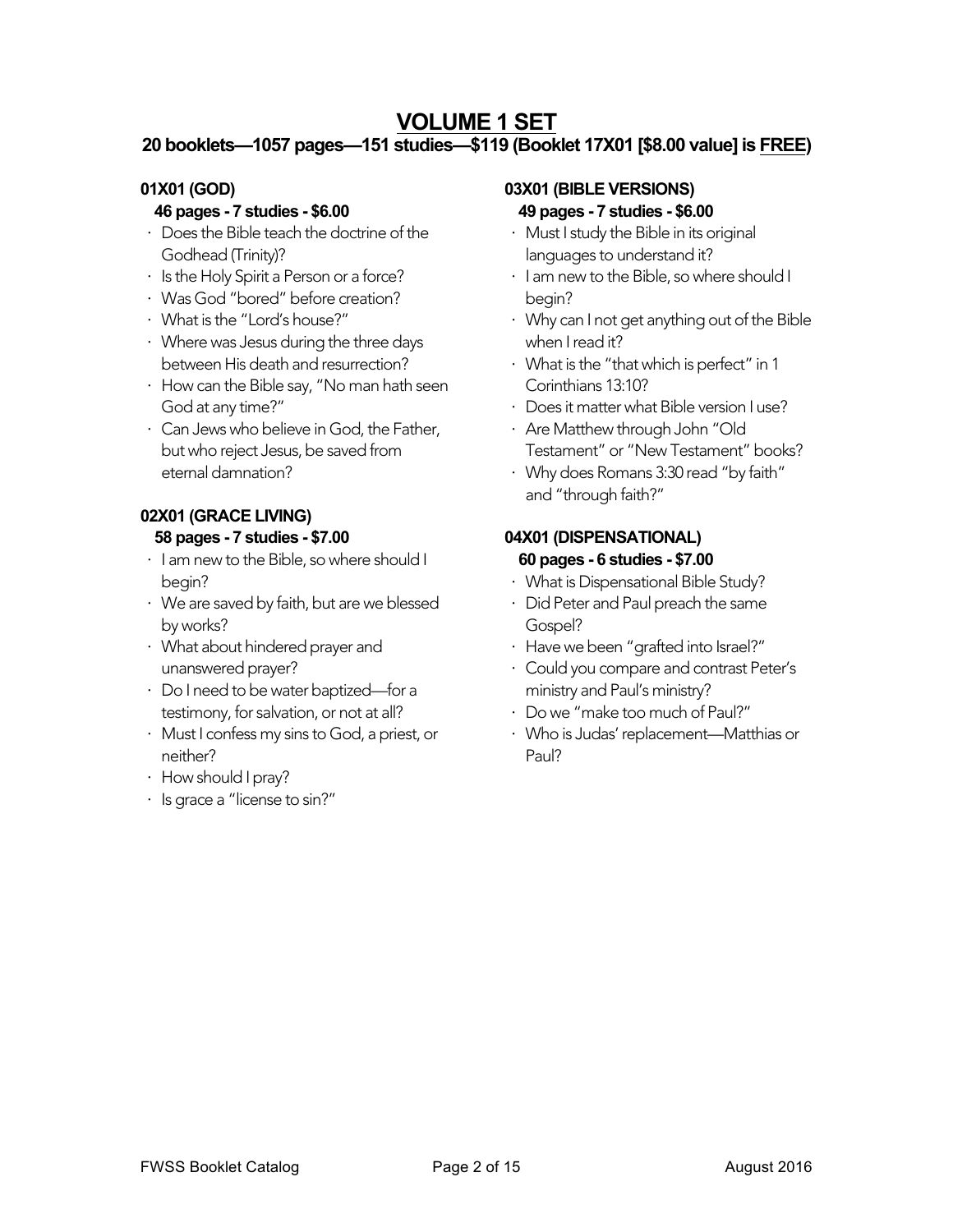# **05X01 (SIN&SALVATION)**

#### **59 pages - 7 studies - \$7.00**

- ⋅ Was God "unfair" to punish us for Adam's sin?
- ⋅ Is Acts 16:31 a sufficient Gospel message?
- ⋅ What about Romans 10:9-10? Must I audibly confess "Jesus is Lord" to be saved?
- ⋅ Is there a simple way to present the Grace Message to children and teens?
- ⋅ What about those who have not heard about Jesus Christ?
- ⋅ What part of us is justified at salvation? Our body? Our soul? Our spirit?
- ⋅ What does John 3:16 really mean? Is it the Gospel of Grace?

# **06X01 (PRAYER)**

#### **59 pages - 6 studies - \$7.00**

- ⋅ How should I pray?
- ⋅ Should I recite "The Lord's Prayer?"
- ⋅ Should I "speak (pray) in tongues?"
- ⋅ Should we pray for "safe trips" and "traveling mercies?"
- ⋅ Should we pray for the peace of Jerusalem?
- ⋅ Should we pray for sick people?

# **07X01 (SATAN)**

# **54 pages - 7 studies - \$6.00**

- ⋅ Did God give angels free will as He gave to mankind?
- ⋅ Where in the Bible did God give Satan domain over the Earth?
- ⋅ Why does God let Satan exist?
- ⋅ How does Satan operate today?
- ⋅ How did Satan "hinder" Paul in 1 Thessalonians 2:18?
- ⋅ Why do the wicked prosper?
- ⋅ Should Christians celebrate Halloween?

# **08X01 (BAPTISM, TITHING, SABBATH) 36 pages - 7 studies - \$5.00**

- ⋅ Do I need to be water baptized—for a testimony, for salvation, or not at all?
- ⋅ Why was Jesus water baptized?
- ⋅ Why did the Apostle Paul water baptize?
- ⋅ Why was water baptism necessary in Israel's program?
- ⋅ Why do Matthew 28:19 and Acts 2:38 contain dissimilar instructions?
- ⋅ Are we obligated to tithe 10% of our income? How do we "give under grace" today?
- ⋅ Why did Jesus Christ heal on the Sabbath day?

# **09X01 (ISRAEL)**

#### **56 pages - 10 studies - \$7.00**

- ⋅ Who is "the bride of Christ?"
- ⋅ Why did Israel have to keep so many "strange" laws?
- ⋅ What is "Replacement Theology?" Is God finished with the nation Israel?
- ⋅ Is the Church the Body of Christ spoken of in Matthew 16:18?
- ⋅ Did the 12 apostles preach the Gospel of the Kingdom after Christ ascended?
- ⋅ Who were the people who followed Jesus before Paul?
- ⋅ Why did God give Israel King Saul if Saul was evil?
- ⋅ What were "Urim" and "Thummim?"
- ⋅ Why did God kill the Egyptians' firstborn sons?
- ⋅ Why does Israel have 12 apostles?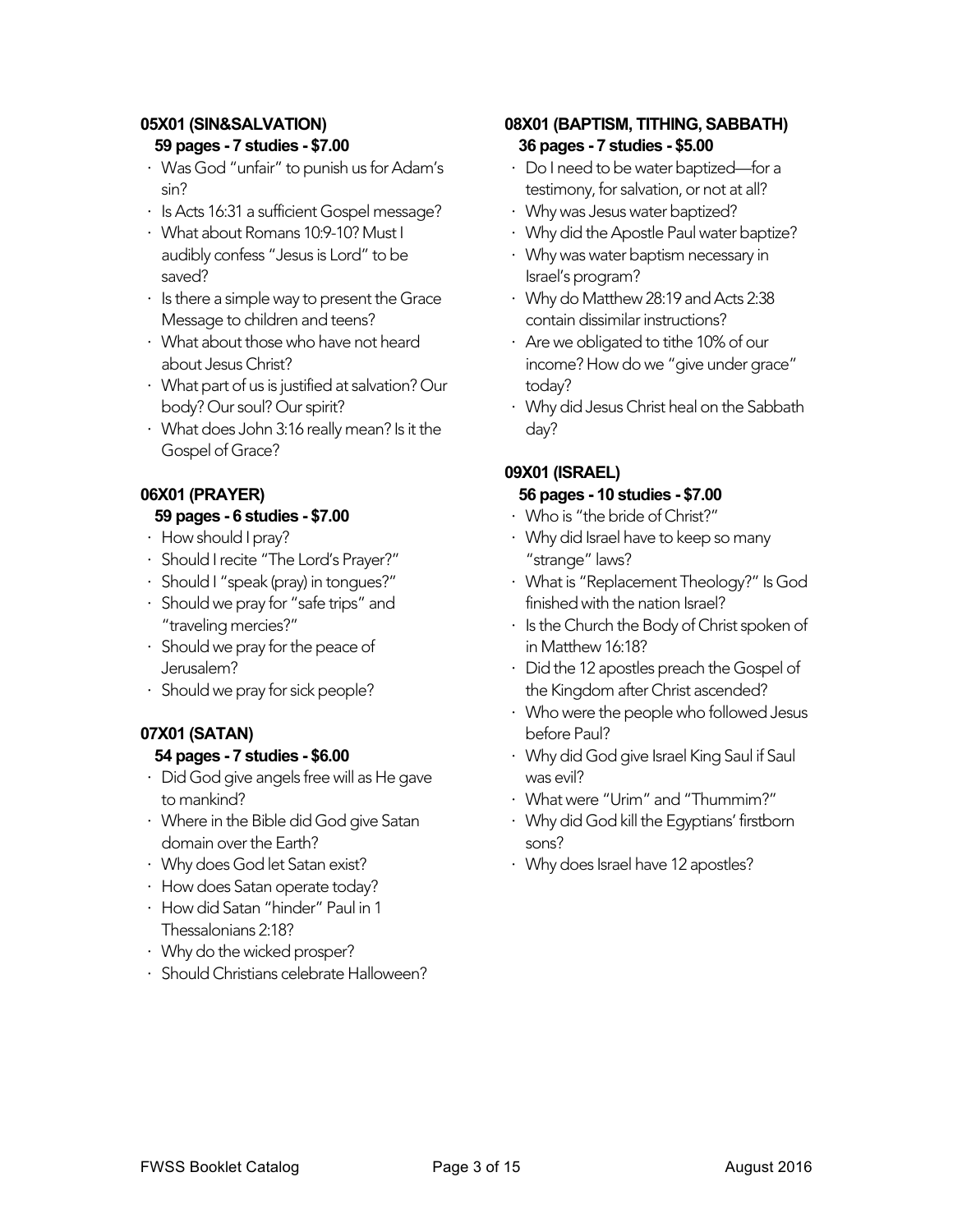# **10X01 (HEAVEN&HELL)**

#### **57 pages - 8 studies - \$7.00**

- ⋅ Are deceased Christians with the Lord yet?
- ⋅ How old will we be in heaven?
- ⋅ Will we know if a loved one is not in heaven with us?
- ⋅ Will we recognize our loved ones in heaven?
- ⋅ Did Jesus Christ die and go to hell?
- ⋅ Did He suffer in hellfire?
- ⋅ How can a loving God send people to hell forever?
- ⋅ Do people die and go to heaven or hell and come back to Earth to tell about it?
- ⋅ How can I know if a loved one is in hell or heaven?

# **11X01 (ANGELS&DEVILS) 43 pages - 8 studies - \$5.00**

- Did God give angels free will as He gave to mankind?
- ⋅ What is the "angels' food" of Psalm 78:24- 25?
- ⋅ Do angels really watch us?
- ⋅ Is faith in Christ alone enough to go to heaven? Do not the devils "believe?"
- ⋅ Do we have guardian angels?
- ⋅ Do people become angels when they die?
- ⋅ How is mankind "lower than the angels?"
- ⋅ What was the "Star of Bethlehem?"

# **12X01 (BODY OF CHRIST)**

# **58 pages - 7 studies - \$7.00**

- ⋅ Did the Church the Body of Christ begin in Acts 2?
- ⋅ When did the Church the Body of Christ begin?
- ⋅ Does not Acts 11:15 prove the Body of Christ began in Acts 2?
- ⋅ What is "the fellowship of the mystery?"
- ⋅ Is the Church the Body of Christ spoken of in Matthew 16:18?
- ⋅ Have we been "grafted into Israel?"
- ⋅ Did John 10:16 predict the Church the Body of Christ?

# **13X01 (CONFLICTING VERSES) 50 pages - 11 studies - \$6.00**

- ⋅ Do John 5:31 and John 8:14 contradict each other?
- ⋅ Why does the Bible give two conflicting accounts of Judas's death?
- ⋅ Do not Acts 9:7 and Acts 22:9 contradict each other?
- ⋅ Are Galatians 1:18-19 and Acts 9:26-28 contradictions?
- ⋅ Did David's father Jesse have seven or eight sons?
- ⋅ Why do Matthew 28:19 and Acts 2:38 contain dissimilar instructions?
- ⋅ Why did Jesus call men "gods?"
- ⋅ Do not Hebrews 13:8 and Malachi 3:6 disprove dispensational Bible study?
- ⋅ If Paul writes to believers, why did he tell the Corinthians to be "reconciled to God?"
- ⋅ Why did Paul write, "I lie not?"
- ⋅ Why does Acts 2:35 use "foes" but Psalm 110:1 use "enemies?"

# **14X01 (CALVINISM)**

#### **64 pages - 10 studies - \$7.00**

- ⋅ A Brief Introduction
- ⋅ What is "Total Depravity?" *-Does God give us faith?*
- ⋅ What is "Unconditional Election?" *-Predestination—in theology and in Scripture -God's foreknowledge, in brief*

*-How do God's foreknowledge and our free will work together?*

- *-The "sovereignty of God"*
- ⋅ What is "Limited Atonement?"
- ⋅ What is "Irresistible Grace?"
- ⋅ What is "the Perseverance of the Saints?"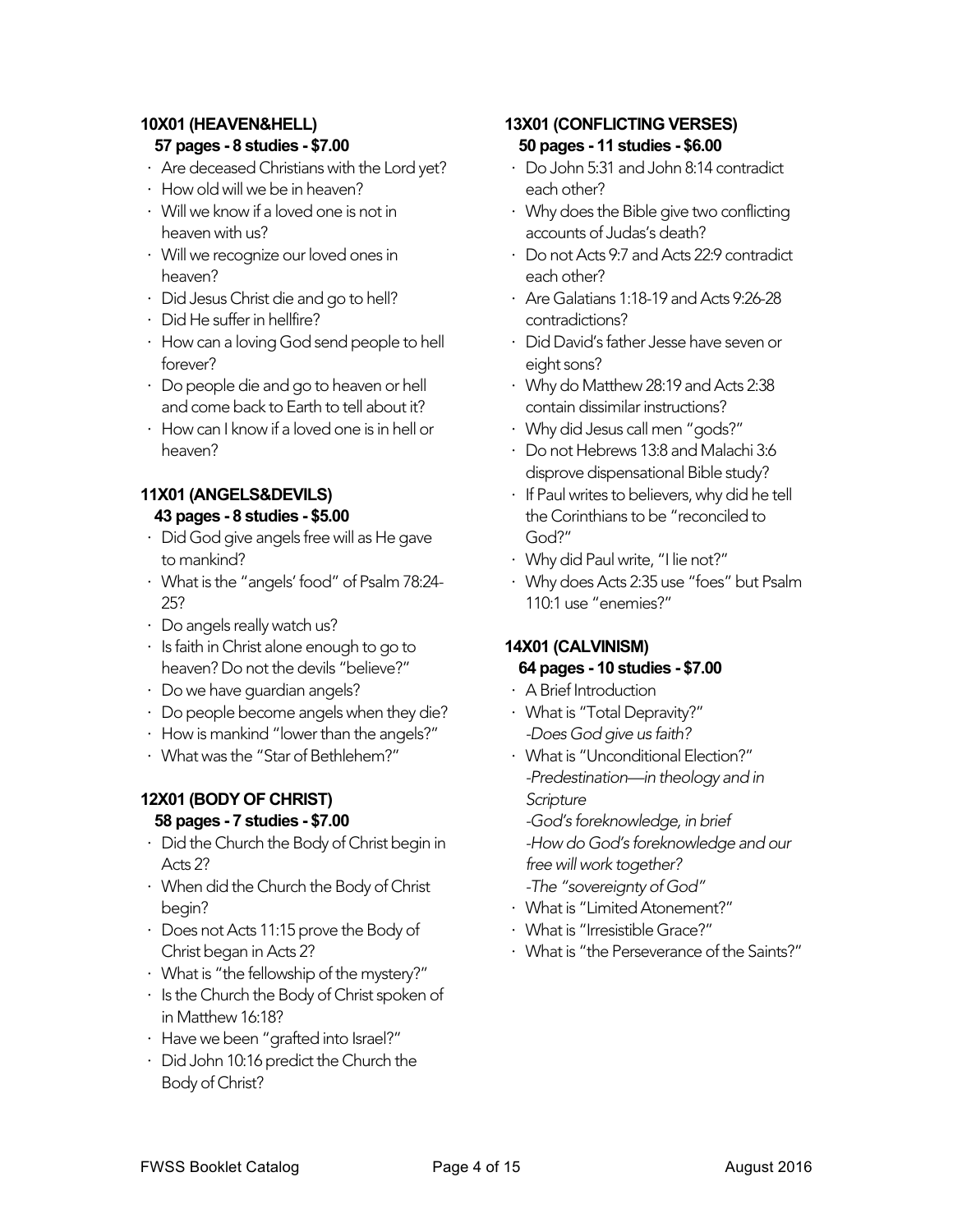# **15X01 (CHARISMATIC MOVEMENT) 54 pages - 7 studies - \$6.00**

- ⋅ What about modern-day "faith healing?"
- ⋅ Is there "healing in the Atonement?"
- ⋅ Should I "speak (pray) in tongues?"
- ⋅ What does "Forbid not to speak with tongues" mean?
- ⋅ Did the Church the Body of Christ begin in Acts 2?
- ⋅ What is the "that which is perfect" in 1 Corinthians 13:10?
- ⋅ Can you explain Paul's ministry during the book of Acts?

# **16X01 (CREATION&EARLY MAN) 48 pages - 10 studies - \$6.00**

- ⋅ Did Adam die a saved man?
- ⋅ Why do animals fear us?
- ⋅ How did God "testify" of Abel's gifts?
- ⋅ How many daughters did Lot have?
- ⋅ Was God "unfair" to punish us for Adam's sin?
- ⋅ How is mankind "lower than the angels?"
- ⋅ Was God "bored" before creation?
- ⋅ Why did God ask where Adam was?
- ⋅ What about those who have not heard about Jesus Christ?
- ⋅ Why did Jesus Christ heal on the Sabbath day?

# **17X01 (FALSE TEACHING) 65 pages - 5 studies - \$8.00**

- ⋅ Does doctrine really matter?
- ⋅ Did Paul quote verses out of context in 2 Corinthians 6:14–7:1?
- ⋅ Does it matter what Bible version I use?
- ⋅ Is "Jerusalem" my hometown?
- ⋅ Were there five crosses on Calvary's hill?

# **18X01 (END TIMES) 55 pages - 7 studies - \$7.00**

- ⋅ Is prophecy being fulfilled in the Dispensation of Grace?
- Should I be concerned about the four "blood moons?"
- ⋅ What does "at the last trump" mean in 1 Corinthians 15:52?
- ⋅ Who will accompany Jesus at His Second Coming?
- ⋅ When will the Old Testament saints be resurrected?
- ⋅ Why did Jesus Christ stand in Acts 7:55-56?
- ⋅ What is "the Marriage Supper of the Lamb?"

#### **19X01 (ROMAN CATHOLICISM) 54 pages - 6 studies - \$6.00**

- ⋅ Where does the Bible say it is the "sole authority" on matters of faith?
- ⋅ What is the real "Immaculate Conception?"
- ⋅ Should Christians celebrate Mardi Gras?
- ⋅ Do I need to be water baptized—for a testimony, for salvation, or not at all?
- ⋅ Should Christians observe Lent?
- Must I confess my sins to God, a priest, or neither?

#### **20X01 (CURIOUS?) 32 pages - 8 studies - \$4.00**

- ⋅ How many daughters did Lot have?
- ⋅ Was Luke a Jew or a Gentile?
- ⋅ How long did it take for Israel to cross the Red Sea?
- ⋅ What about those "strange distractions" when we witness to others?
- ⋅ How could Peter interpret Scripture in Acts 1:16-20?
- ⋅ Why does the Bible say Jesus was hanged on a "tree?"
- ⋅ Did God "rape" Mary?
- ⋅ What are the "marks" referenced in Galatians 6:17?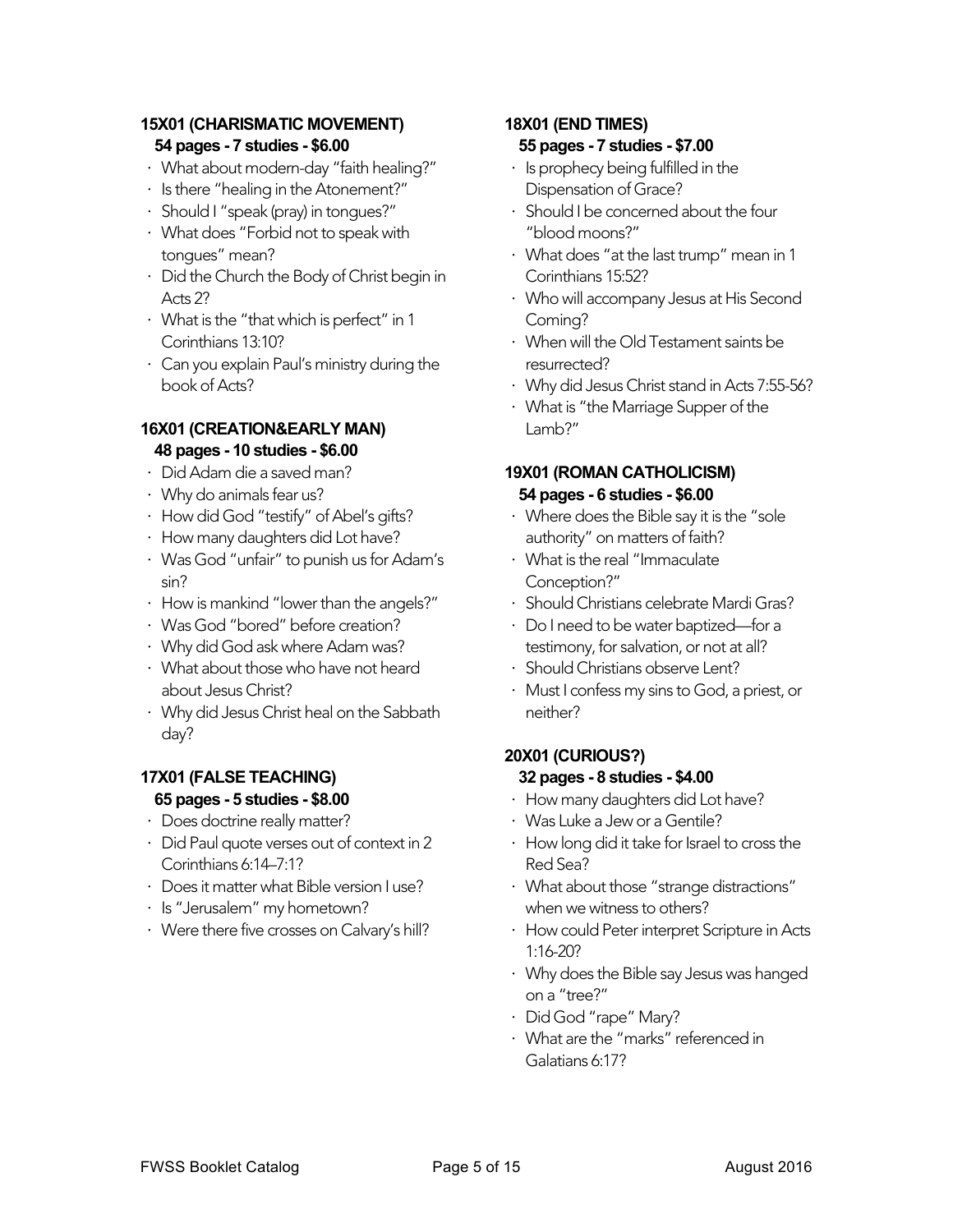# **VOLUME 2 SET**

# **20 booklets—1039 pages—167 studies—\$114 (Booklet 04X02 [\$8.00 value] is FREE)**

# **01X02 (GOD)**

# **50 pages - 10 studies - \$6.00**

- ⋅ Did Jesus ever claim to be God?
- ⋅ How can God change His mind?
- ⋅ Did God create evil? What about Isaiah 45:7?
- ⋅ Did Jesus Christ die and go to hell? Did He suffer in hellfire?
- ⋅ Why did Jesus say, "My God, my God?"
- ⋅ If Jesus is God, then why did He claim the Father is "greater" than Him?
- ⋅ Why is the Godhead (Trinity) necessary?
- ⋅ What does the King James Bible mean, Jesus 'knew' no sin?
- ⋅ Did Jesus "empty" Himself?
- ⋅ What does 2 Peter 3:8 mean?

#### **02X02 (GRACE LIVING) 52 pages - 6 studies - \$6.00**

- ⋅ Does not the Bible tell us, "Be filled with the Spirit?"
- ⋅ Does God intervene in my life? If so, how?
- ⋅ Must I maintain my fellowship with God?
- ⋅ What is meant by, "Love thy neighbour as thyself?"
- ⋅ Once Christians fall into gross sin, will God ever use them again?
- ⋅ Must Christian women wear head coverings?

#### **03X02 (BIBLE VERSIONS)**

#### **51 pages - 11 studies - \$6.00**

- ⋅ Should the King James' term "Christ" actually be "Lord" in 2 Thessalonians 2:2?
- ⋅ What swallowed Jonah—a fish or a whale?
- ⋅ Is "Jesus" a mistake in the King James Bible in Hebrews 4:8?
- ⋅ What is the "falling away" of 2 Thessalonians 2:3?
- ⋅ Is Matthew 2:23 a mistake?
- ⋅ Is Matthew 27:9 a mistake?
- ⋅ Could you please explain 2 Corinthians 5:17?
- $\cdot$  Is "Easter" a mistranslation in the King James Bible in Acts 12:4?
- ⋅ What does the King James Bible mean, Jesus 'knew' no sin?
- ⋅ Is 1 Corinthians 7:12 inspired of God?
- ⋅ Did Jesus "empty" Himself?

# **04X02 (DISPENSATIONAL) 66 pages - 8 studies - \$8.00**

- ⋅ If dispensational Bible study is true, how come so few believe it?
- ⋅ Was the Apostle Paul a false prophet?
- ⋅ Why did Jesus Christ stand in Acts 7:55-56?
- ⋅ Who is "the Bride of Christ?"
- ⋅ What happened to the Gentiles of Acts 10?
- ⋅ Can you explain Paul's ministry during the book of Acts?
- ⋅ Why do people grow angry when we share right division with them?
- ⋅ "The mysteries of the kingdom of heaven" and Paul's "mysteries"—same or different?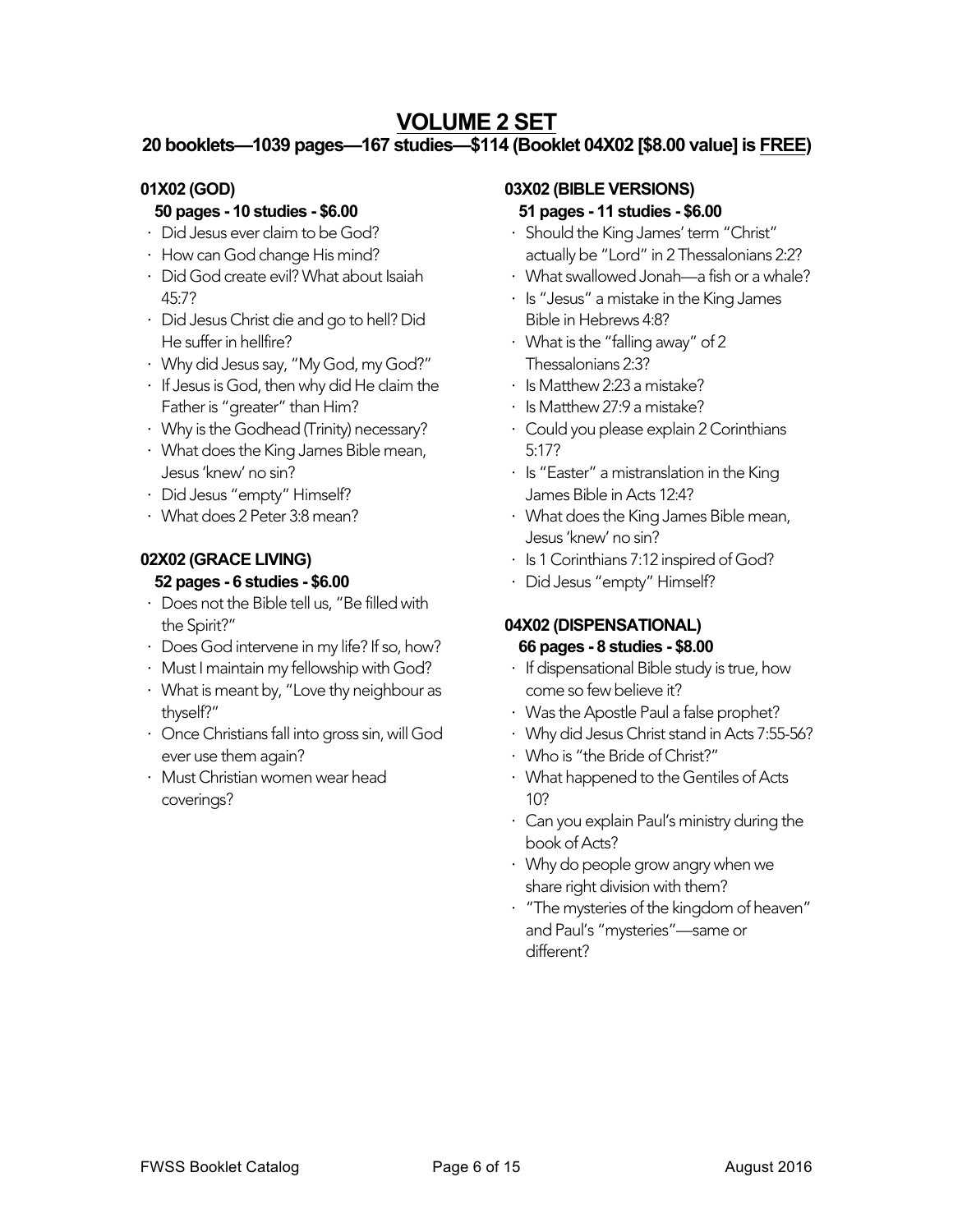#### **05X02 (SIN&SALVATION) 53 pages - 8 studies - \$6.00**

- ⋅ Whose "faith" is in Romans 3:25? ⋅ Why did God reject Cain's offering?
- 
- ⋅ Must I say the "sinner's prayer?"
- ⋅ Why do I not "feel" saved? Am I supposed to "feel" saved?
- ⋅ Was Judas forgiven?
- ⋅ Did Adam die or did he not die when he ate the forbidden fruit?
- ⋅ Is faith in Christ alone enough to go to heaven? Do not the devils "believe?"
- ⋅ What about the "age of accountability?" Do babies really die and go to hell?

# **06X02 (PRAYER)**

# **51 pages - 9 studies - \$6.00**

- ⋅ How can I have an effectual prayer life?
- ⋅ Should we pray for God to give us wisdom?
- ⋅ Should we pray to find lost items
- ⋅ Does the God of the Bible hear the prayers of lost people?
- ⋅ To whom should I pray?
- ⋅ Must I confess my sins to God, a priest, or neither?
- ⋅ Should we pray audibly? But, what if Satan hears us?
- ⋅ Does prayer change circumstances?
- ⋅ What about hindered prayer and unanswered prayer?

# **07X02 (SATAN)**

#### **40 pages - 7 studies - \$5.00**

- ⋅ What about the "talking snake" in Genesis 3?
- ⋅ What does Romans 16:20 mean?
- ⋅ Is it "un-Christian" for a country to have border walls?
- ⋅ Should Christians support wars or should they be pacifists?
- ⋅ Why are "the heavens not clean in God's sight?"
- ⋅ What does, "Lest Satan should get an advantage of us," mean?
- ⋅ Is Satan a person or just an evil force/concept?

# **08X02 (BAPTISM, TITHING, SABBATH) 46 pages - 6 studies - \$6.00**

- ⋅ What are Israel's three prophetic baptisms?
- ⋅ Is immersion the "proper" mode of water baptism?
- ⋅ How many types of "baptism" are there in Scripture?
- ⋅ Must I give money to go to heaven?
- ⋅ What is "the Lord's day" of Revelation 1:10?
- ⋅ What is the Sabbath day—Saturday or Sunday?

# **09X02 (ISRAEL)**

#### **63 pages - 8 studies - \$7.00**

- ⋅ Did Matthew mishandle Hosea 11:1?
- ⋅ Can you expound Psalm 23 dispensationally?
- ⋅ Are we under the New Covenant today?
- ⋅ Why did God give Israel the religion of Judaism?
- ⋅ Could you explain Peter's first miracle?
- ⋅ Could you explain Paul's first miracle?
- ⋅ Why did Jesus select evil Judas Iscariot to be an apostle?
- ⋅ Should we "name and claim" Jeremiah 29:11?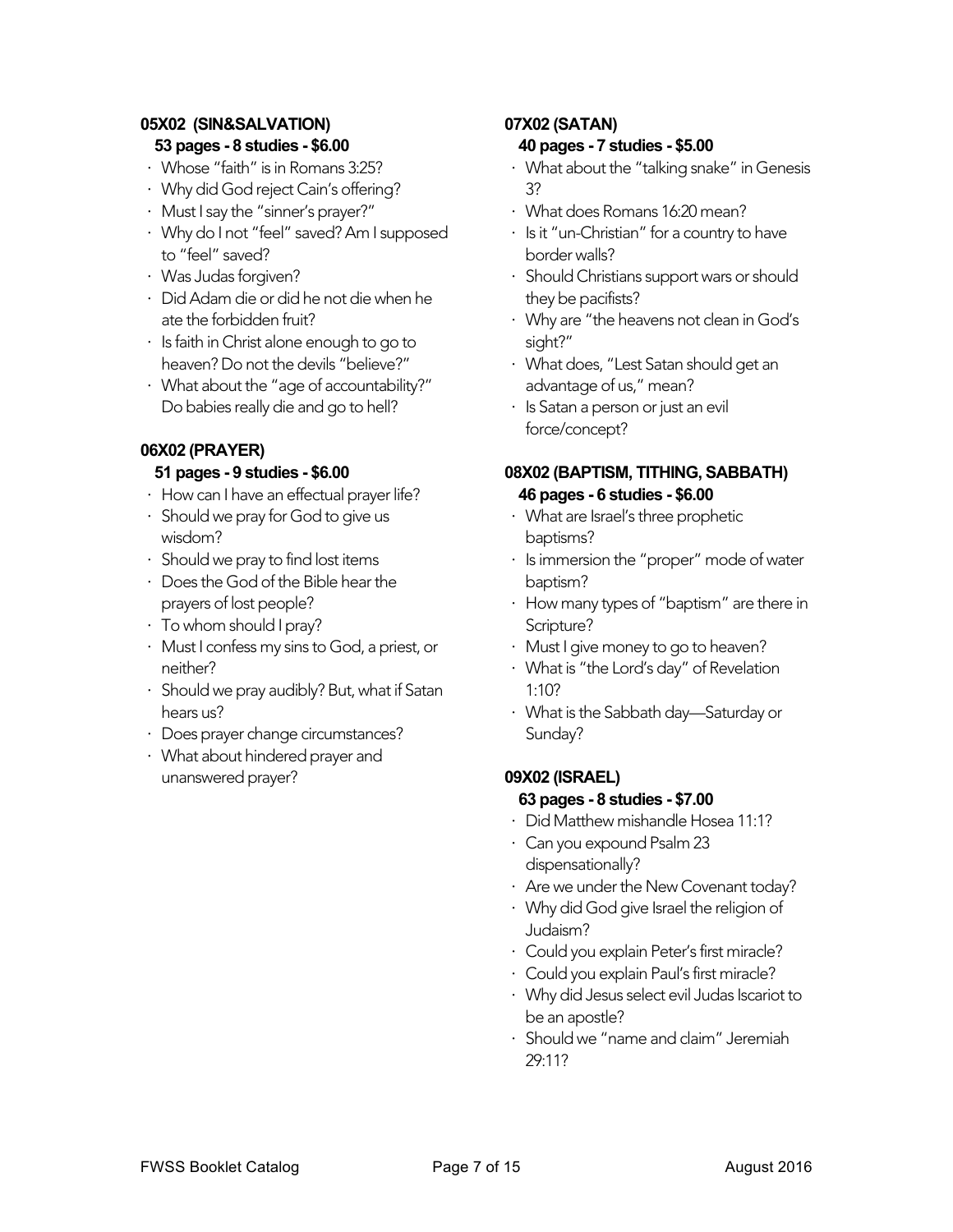# **10X02 (HEAVEN&HELL)**

# **58 pages - 7 studies - \$7.00**

- ⋅ I am basically a good person, but not a Christian. Will I still go to heaven?
- ⋅ What is heaven like?
- ⋅ What is the difference between "the Kingdom of God" and "the Kingdom of Heaven?"
- ⋅ Is Luke 16:19-31 a parable?
- ⋅ What is "gehenna?" Is that the same as hell?
- ⋅ Are 2 Thessalonians 1:9 and Revelation 14:10 contradictory?
- ⋅ Why are "the heavens not clean in God's sight?

# **11X02 (ANGELS&DEVILS) 41 pages - 8 studies - \$5.00**

- ⋅ Are angels women?
- ⋅ Are the "angels" of The Revelation really "pastors?"
- ⋅ What are "familiar spirits?"
- ⋅ Can you explain Genesis 6:1-4?
- ⋅ Can you explain 1 Peter 3:18-21?
- ⋅ Should we use the word "demons?" Are they the same as devils?
- ⋅ Why are "the heavens not clean in God's sight?"
- ⋅ Can you explain Jude 9—Satan fighting Archangel Michael for the body of Moses?

#### **12X02 (BODY OF CHRIST) 58 pages - 8 studies - \$7.00**

- ⋅ "The fulness of the Gentiles" and "The times of the Gentiles"—same or different?
- ⋅ Can you explain Colossians 3:3-4?
- ⋅ What does Romans 8:28 mean?
- ⋅ Should women serve in the ministry? If so, how?
- ⋅ Are Galatians 3:28 and 1 Timothy 2:11-12 contradictory?
- ⋅ Should I raise my hands in "worship?"
- ⋅ What is the difference between a minister, a pastor, and an evangelist?
- ⋅ How are we "able ministers of the new testament?"
- ⋅ Are we under the New Covenant?

#### **13X02 (CONFLICTING VERSES) 42 pages - 10 studies - \$5.00**

- ⋅ Is Matthew 27:9 a mistake?
- ⋅ Who are those "afar off" in Acts 2:39?
- ⋅ Why does the Bible say Jesus was hanged on a "tree?"
- ⋅ Was John the Baptist really Elijah?
- ⋅ Was the Holy Spirit really given in John 20:22?
- ⋅ What does "saved, if ye keep in memory" mean in 1 Corinthians 15:2? Could you also explain "believing in vain?"
- ⋅ Why are all of Israel's tribes not listed in Revelation 7?
- ⋅ Is "Jerusalem" my hometown?
- ⋅ Do Isaiah 2:4 and Joel 3:10 contradict each other?
- ⋅ Do Galatians 6:2 and Galatians 6:5 contradict each other?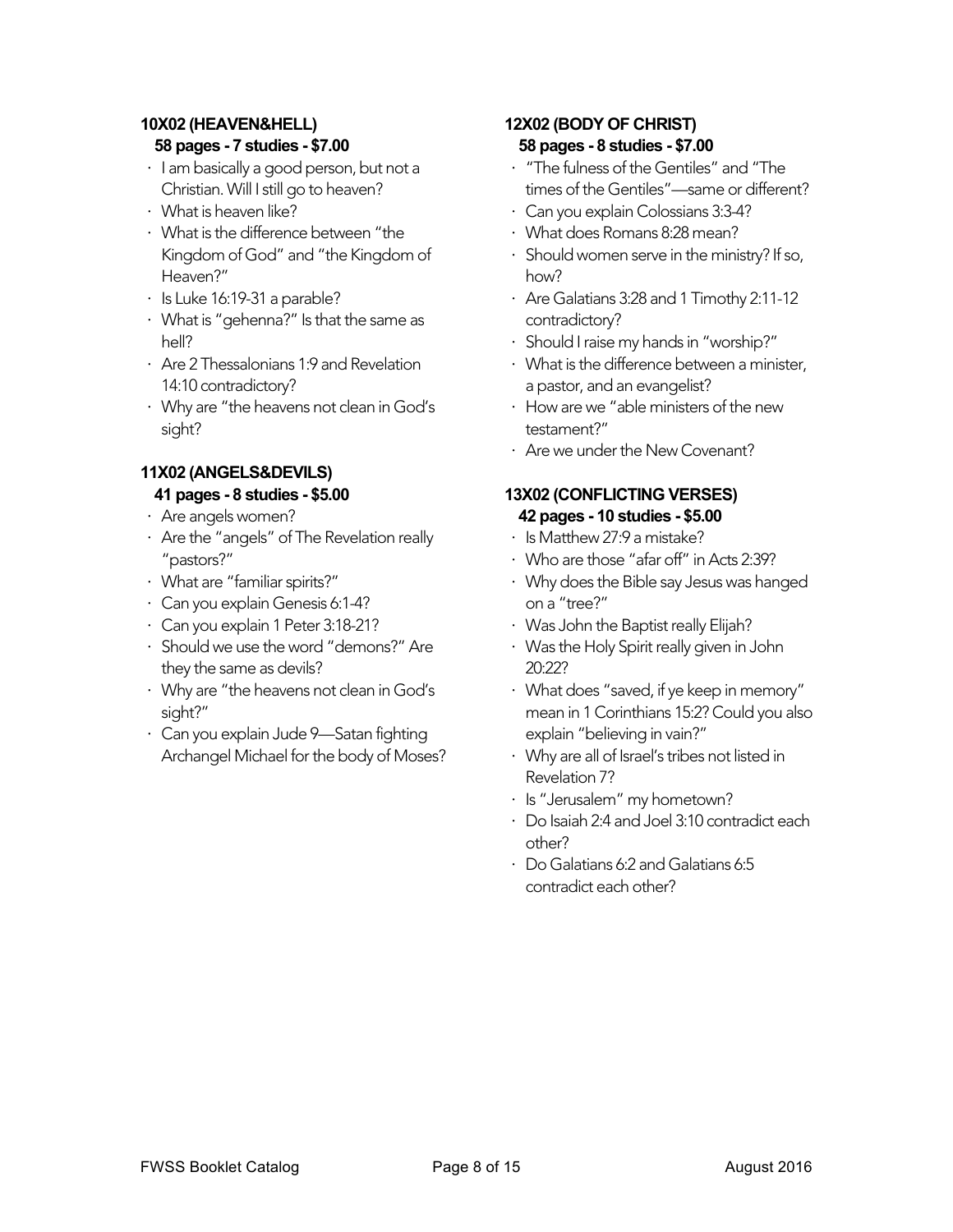#### **14X02 (CALVINISM)**

#### **47 pages - 8 studies - \$5.00**

- ⋅ Does Romans 8:28 support Calvinism?
- ⋅ Do Matthew 16:17 and Acts 16:14 support Calvinism?
- ⋅ Does Acts 13:48 support Calvinism?
- ⋅ "Jacob have I loved, but Esau have I hated?"
- ⋅ Does Romans 9:14-18 support Calvinism?
- ⋅ Does Romans 9:20-21 support Calvinism?
- ⋅ Does Matthew 20:28 support Calvinism?
- ⋅ Does John 6:37-44 support Calvinism?

#### **15X02 (CHARISMATIC MOVEMENT) 62 pages - 9 studies - \$7.00**

- ⋅ Is John 20:29 applicable to us today?
- ⋅ Does not the Bible tell us, "Be filled with the Spirit??
- ⋅ What is "the baptism in/with the Holy Ghost?" Should we ask God for it?
- ⋅ Is "slain in the Spirit" of God?
- ⋅ What about "holy laughter?"
- ⋅ Did I not have "enough faith" to be healed?
- ⋅ Is the "anointing" a good or bad thing?
- ⋅ Should we pray if the gift of tongues is God's will for us?
- ⋅ Is the gift of tongues a "private prayer language?"

# **16X02 (CREATION&EARLY MAN) 49 pages - 6 studies - \$5.00**

- ⋅ Did Adam die or did he not die when he ate the forbidden fruit?
- ⋅ Why did Eve say in Genesis 4:1, "I have gotten a man from the LORD?"
- ⋅ Is it "un-Christian" for a country to have border walls?
- ⋅ Should Christians support wars or should they be pacifists?
- ⋅ Should Christians support the death penalty?
- ⋅ Was Eve's act the first sin?

# **17X02 (FALSE TEACHING) 51 pages - 7 studies - \$6.00**

- ⋅ Has God's Word failed?
- ⋅ Is Galatians 1:6-7 contradictory?
- ⋅ What are "endless genealogies?"
- ⋅ Did not Jesus speak words not recorded in Scripture?
- ⋅ Is God "hiding His face" from you?
- ⋅ But what if my local church "preaches the Gospel…?"
- ⋅ Can we "overly divide" the Word of Truth?

# **18X02 (END TIMES) 60 pages - 9 studies - \$7.00**

- ⋅ Are we "doom and gloom" Bibleprophecy believers?
- ⋅ Does Hebrews 10:25 really teach we must attend church?
- ⋅ Did Hosea 6:2 predict our Dispensation of Grace?
- ⋅ How could 'wise' King Solomon let foreign women deceive him?
- ⋅ Is the Rapture in Matthew 24:40-41 and Luke 17:34-36?
- ⋅ Who will have children in the Millennium?
- ⋅ What does Daniel 12:4 mean?
- ⋅ Who or what is the "generation" of Matthew 24:34?
- ⋅ Do Isaiah 2:4 and Joel 3:10 contradict each other?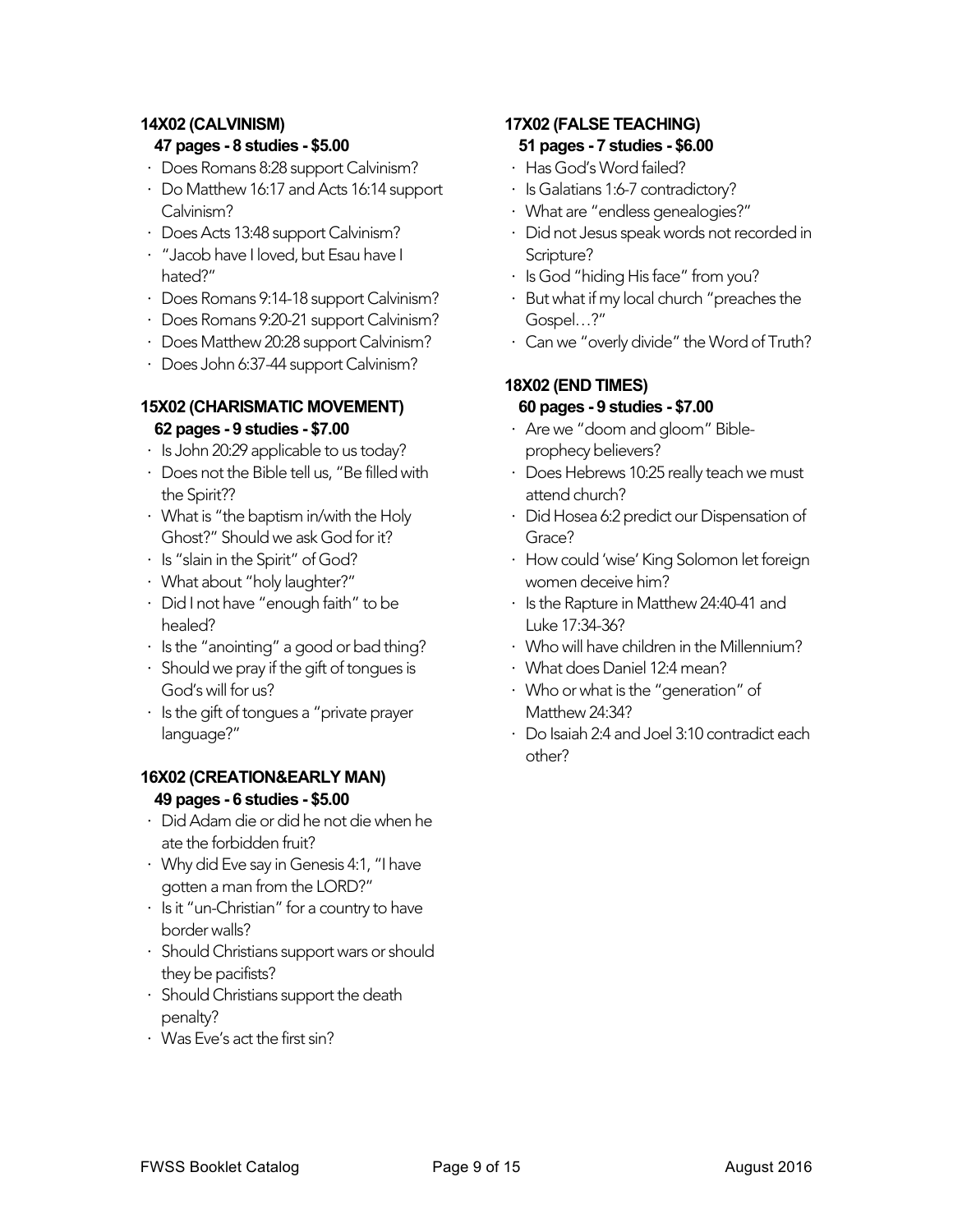# **19X02 (ROMAN CATHOLICISM) 54 pages - 10 studies - \$7.00**

- ⋅ Did not Jesus speak words not recorded in Scripture?
- ⋅ What does, "Born of water and of the Spirit," mean?
- ⋅ Must we literally eat Jesus' body and drink His blood to have eternal life?
- ⋅ Why did Jesus forbid others from preaching that He was Christ?
- ⋅ What does 1 Corinthians 15:29 mean?
- ⋅ Is faith in Christ alone enough to go to heaven? Do not the devils "believe?"
- ⋅ Why did God reject Cain's offering?
- ⋅ Should we pray to find lost items?
- ⋅ Must I maintain my fellowship with God?
- ⋅ What is the "Lord's house?"

# **20X02 (CURIOUS?)**

#### **45 pages - 12 studies - \$5.00**

- ⋅ Who was Melchizedek, and what was he all about?
- ⋅ What does, "Born of water and of the Spirit," mean?
- ⋅ What does the Bible mean, "Jesus Christ came by water and blood?"
- ⋅ Did Jonah live in the whale's belly?
- ⋅ What swallowed Jonah—a fish or a whale?
- ⋅ What made the crucified thief repent?
- ⋅ What does 2 Corinthians 7:5 mean?
- ⋅ What does the Bible mean, "Counted worthy of the kingdom of God?"
- ⋅ Why did Jesus weep when Lazarus died?
- ⋅ Were there really three wise men?
- ⋅ Why did God ask where Adam was?
- ⋅ How should we cope with the death of a pet?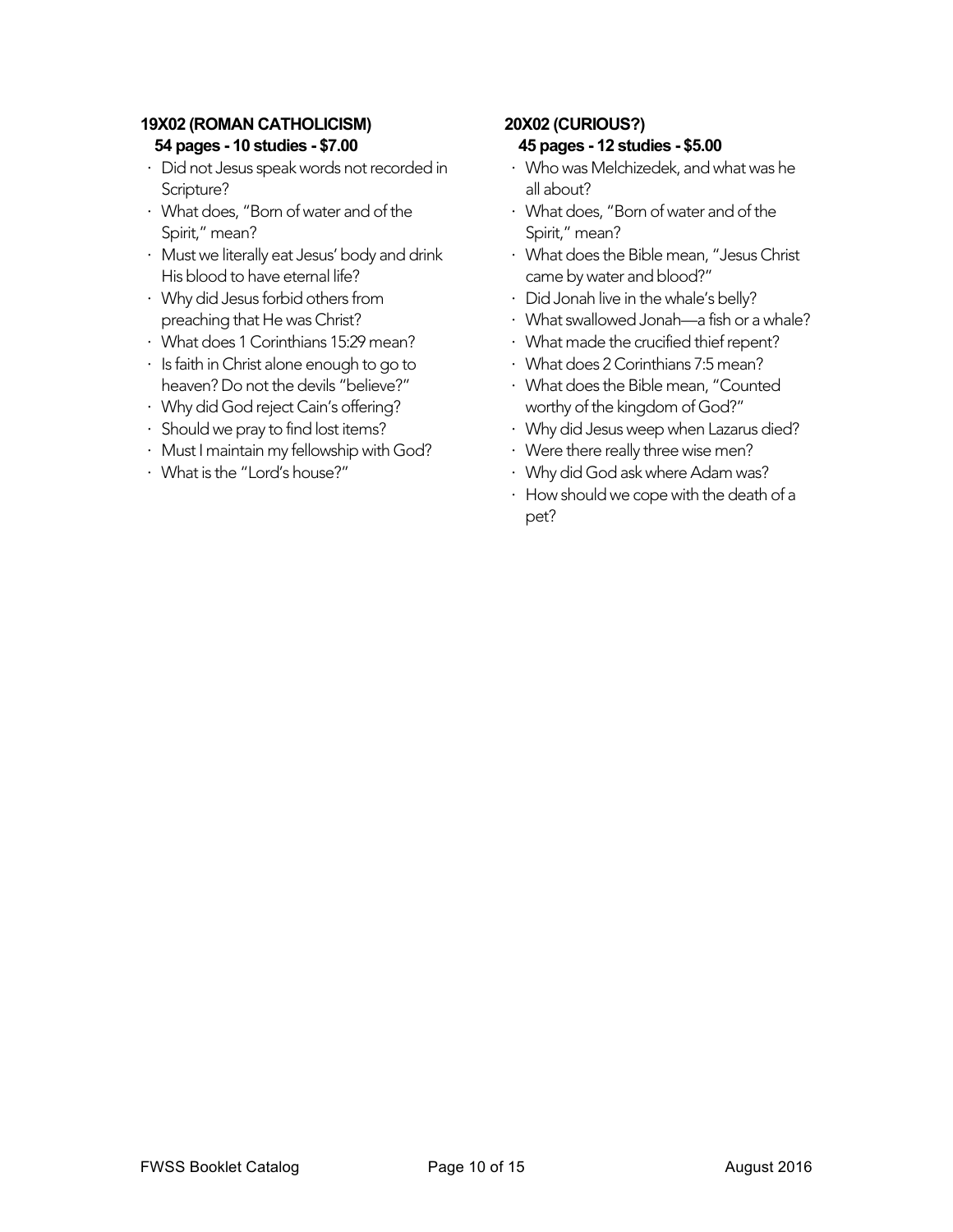# **VOLUME 3 SET**

# **20 booklets—1024 pages—162 studies—\$112 (Booklet 04X02 [\$8.00 value] is FREE)**

# **01X03 (GOD)**

# **55 pages - 7 studies - \$6.00**

- ⋅ Do we all worship the same God?
- ⋅ Where was God?
- ⋅ What is "the faith of Christ?" How could Christ have faith?
- ⋅ What does "firstborn" mean in Colossians 1:15?
- ⋅ How are we "known of God?"
- ⋅ How are we God's "workmanship?"
- ⋅ What does the Bible mean, "God is love?"

# **02X03 (GRACE LIVING)**

#### **62 pages - 6 studies - \$7.00**

- ⋅ Why are there Christians who persistently live like lost people?
- ⋅ What does, "He must increase, but I must decrease," mean?
- ⋅ How should we apply 2 Timothy 2:4 to our lives?
- ⋅ Can you explain Colossians 3:3-4?
- ⋅ How long should I keep witnessing to the same person?
- ⋅ Why am I shy when witnessing to the lost?

# **03X03 (BIBLE VERSIONS) 60 pages - 6 studies - \$7.00**

- ⋅ How can I understand and enjoy the King James Bible?
- ⋅ Are we "bibliolators?"
- ⋅ Can you provide a brief history of the origin of modern English Bibles?
- ⋅ Can you give me a sample of verses where modern English versions drastically differ from the King James Bible?
- ⋅ Can you tell me more about Bible versions and Bible perversions?
- ⋅ Why should we never settle for "Eve's Bible?"

#### **04X03 (DISPENSATIONAL)**

#### **65 pages - 8 studies - \$8.00**

- ⋅ Can you explain Peter and the 11's ministry in Acts 7-15?
- ⋅ Where did Israel's Little Flock go after Paul's ministry began?
- ⋅ Are only Paul's epistles the "true" Word of God?
- ⋅ Why did Paul quote Habakkuk 1:5 in Acts 13:41?
- ⋅ Is Israel "cast away," or not? Has Israel "fallen," or not?
- ⋅ Ephesians 3:15—God's family in heaven and on earth?
- ⋅ Why did lying cause the deaths of Ananias and Sapphira?
- ⋅ Why were the poor Messianic Jews not converted to Paul's Gospel?

# **05X03 (SIN&SALVATION)**

#### **58 pages - 10 studies - \$7.00**

- ⋅ How is our Gospel "hid?"
- ⋅ Must I walk an aisle to show I am saved?
- ⋅ Is "Behold, I stand at the door, and knock" really a Gospel invitation?
- ⋅ Can Christians who commit certain sins lose their salvation?
- ⋅ Can you explain, "God be merciful to me a sinner?"
- ⋅ Why did God demand blood sacrifices?
- ⋅ Can we "miss heaven by 18 inches?"
- ⋅ Must I witness to be saved?
- ⋅ Are we Christians guilty of "hate speech?"
- ⋅ What does 1 John 1:8 mean, "We deceive ourselves?"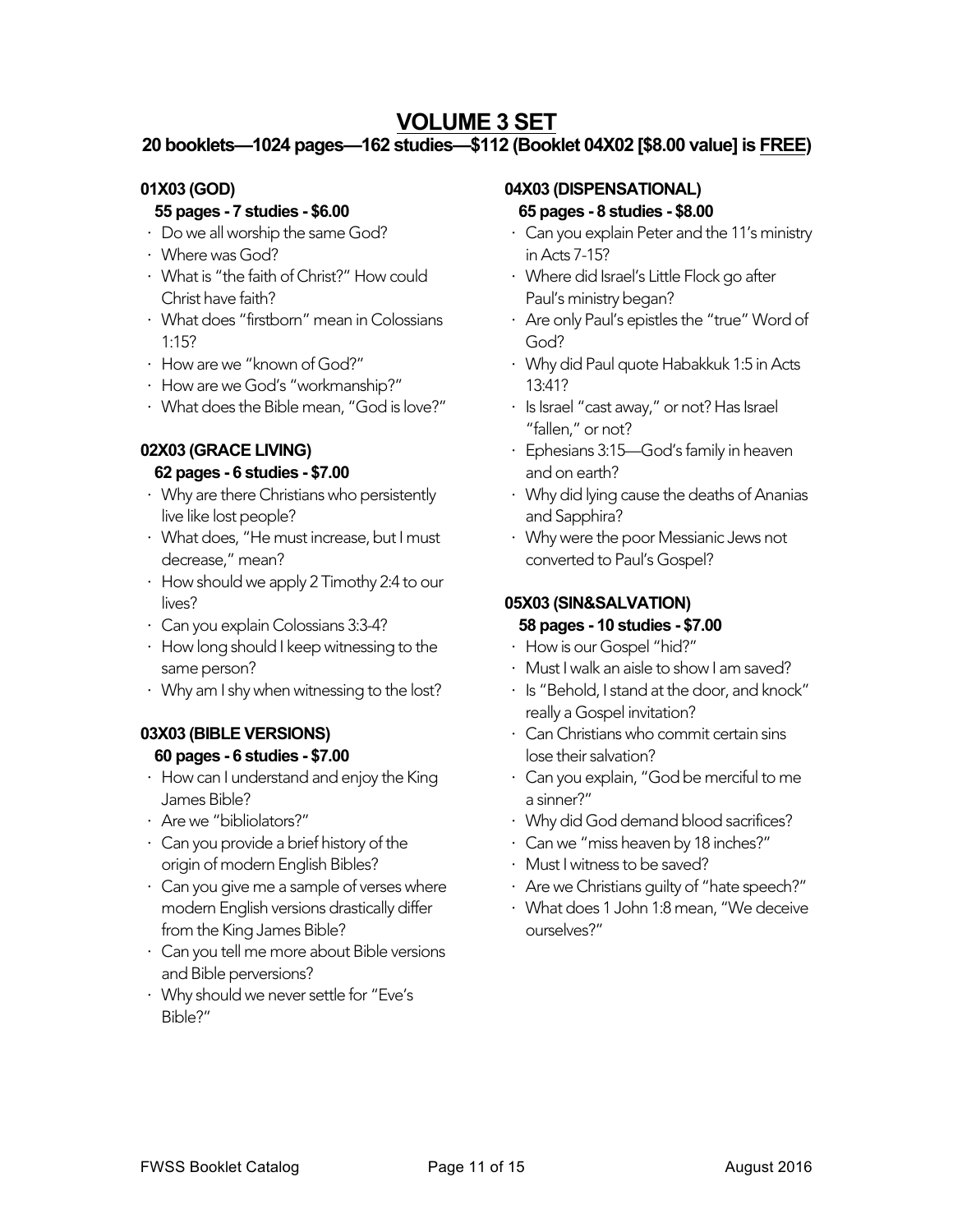#### **06X03 (PRAYER)**

#### **46 pages - 11 studies - \$6.00**

- ⋅ Should we use prayer books?
- ⋅ Will 2 Chronicles 7:14 help the United States, or any nation today for that matter?
- ⋅ Are we praying to God "long-distance?"
- ⋅ What tips can you offer me concerning public praying?
- ⋅ Should we pray if it is God's will?
- ⋅ Is Ephesians 3:20 a "prosperity prayer promise?"
- ⋅ What about Psalm 66:18, so-called "secret sins" hindering my prayers?
- ⋅ What about all-night prayer meetings?
- ⋅ Is "Ask and ye shall receive" applicable to us?
- ⋅ Can you explain, "God be merciful to me a sinner?"
- ⋅ Must I say the "sinner's prayer?"

#### **07X03 (SATAN) 52 pages - 9 studies - \$6.00**

- ⋅ What does the Bible mean, "The serpent is subtil?"
- ⋅ Why does God judge us if the Devil manipulates us to sin?
- ⋅ Why does Satan not quit?
- ⋅ Why does the world hate Christians?
- ⋅ Was Judas Satan incarnate?
- ⋅ Will the Antichrist be Satan incarnate?
- ⋅ What is the "serpent-seed" doctrine?
- ⋅ What does the Bible mean, Satan is "an angel of light?"
- ⋅ Do Satan and his associates know what God is doing today?

# **08X03 (BAPTISM, TITHING, SABBATH) 38 pages - 6 studies - \$5.00**

- ⋅ "But the Bible does not say we cannot be water baptized?!"
- ⋅ Why was it detrimental to be rich in the Four Gospels?
- ⋅ How should Israel view riches in the endtimes?
- ⋅ What does the Bible mean, "God loveth a cheerful giver?"
- ⋅ What did Jesus mean, "The Son of man is Lord even of the sabbath day?"
- ⋅ What is the "rest" in Hebrews chapters 3 and 4?

# **09X03 (ISRAEL)**

#### **60 pages - 8 studies - \$7.00**

- ⋅ How did Israel attempt to make herself holy? How will God make Israel holy one day?
- ⋅ What does "a land flowing with milk and honey" mean?
- ⋅ How will Israel one day be the head of the nations?
- ⋅ What is "the hope of Israel" in the book of Acts?
- ⋅ Does Romans 11:26, "All Israel shall be saved," mean every Jew will go to heaven?
- ⋅ Can you explain why Israel's future heart transplant is necessary?
- ⋅ What are the great things the Lord Jesus will do for Israel?
- ⋅ Can you explain the expression, "Fishers of men?"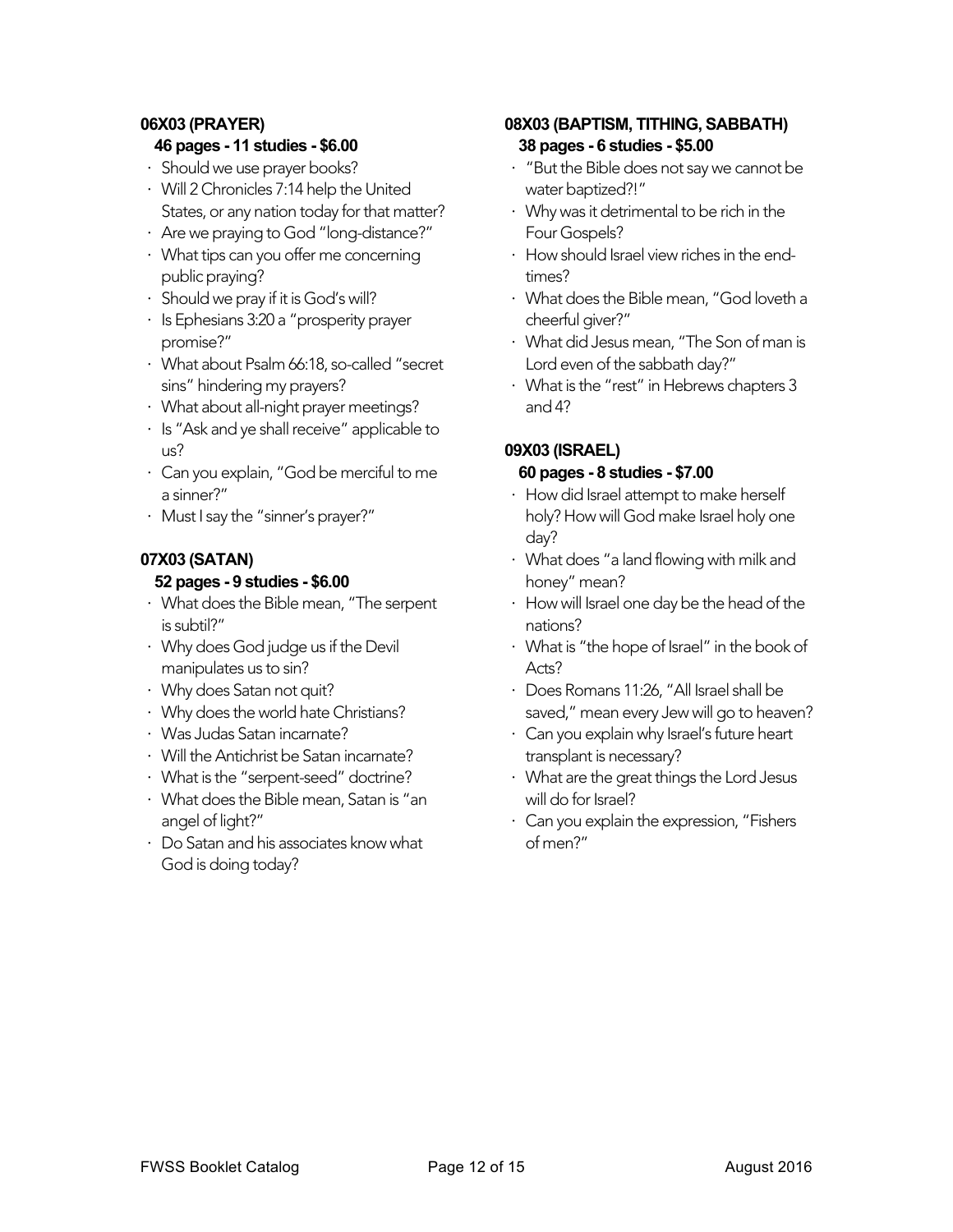# **10X03 (HEAVEN&HELL) 46 pages - 7 studies - \$6.00**

- ⋅ Can you explain 1 Corinthians 2:9?
- ⋅ Could you describe Jesus' resurrected body?
- ⋅ What about "soul sleep?" Are the deceased sleeping in heaven and/or hell?
- ⋅ Are there levels of hell? Will some receive greater punishment than others?
- ⋅ Do people die and go to hell today? Then why does Paul not mention "hell" by name?
- ⋅ What about "intermediate bodies?"
- ⋅ Is purgatory really taught in Scripture?

# **11X03 (ANGELS&DEVILS)**

# **41 pages - 8 studies - \$5.00**

- ⋅ What does the Bible say about angels?
- ⋅ Will the Antichrist be Satan incarnate?
- ⋅ Why did Jesus forbid others from preaching that He was Christ?
- ⋅ Is God speaking to us today through angels, visions, and dreams?
- ⋅ What does the Bible mean, "the tongues of angels?"
- ⋅ Do Satan and his associates know what God is doing today?
- ⋅ Should we settle for "angelic trinkets?"
- ⋅ What is the "serpent-seed" doctrine?

# **12X03 (BODY OF CHRIST) 50 pages - 9 studies - \$6.00**

- ⋅ How did Christians ever come to believe the 12 led the Body of Christ?
- ⋅ Does God "call" people to the ministry?
- ⋅ Once Christians fall into gross sin, will God ever use them again?
- ⋅ Why should I go to church?
- ⋅ "So shall we ever be with the Lord…?"
- ⋅ What about unmarried, divorced, and remarried men in the ministry?
- ⋅ What is the role of deacons?
- ⋅ What should I look for in a local church?
- ⋅ Could you explain Ephesians 4:9-10?

# **13X03 (CONFLICTING VERSES) 42 pages - 10 studies - \$5.00**

- ⋅ Why do the temptations differ in Matthew 4 and Luke 4?
- ⋅ Do Mark 15:17 and Matthew 27:28 contradict?
- ⋅ Is Israel "cast away," or not? Has Israel "fallen," or not?
- ⋅ Do Genesis 26:2 and Genesis 46:3 contradict?
- ⋅ Why are the genealogies of Matthew 1 and Luke 3 different?
- ⋅ Does the Bible disagree with itself regarding the names of the 12 apostles?
- ⋅ Are 2 Thessalonians 1:9 and Revelation 14:10 contradictory?
- ⋅ Are Matthew 17:1, Mark 9:2, and Luke 9:28 contradictory?
- ⋅ Do Hosea 11:12 and Hosea 12:2 contradict?
- ⋅ If water baptism has no place in the Dispensation of Grace, then why did Paul water baptize?

# **14X03 (CALVINISM)**

# **47 pages - 8 studies - \$5.00**

- ⋅ What are the four "elections" in the Bible?
- ⋅ Should we pray if it is God's will?
- ⋅ Does Ephesians 1:11 support Calvinism?
- ⋅ Does 1 John 2:19 support Calvinism?
- ⋅ Does Hebrews 10:25 really teach we must attend church?
- ⋅ Does 2 Corinthians 13:5 imply Christians can lose their salvation? Or, that Christians should "check" their salvation to see if they were ever really saved at all?
- ⋅ Do some things happen by "chance?"
- ⋅ Does 1 Corinthians 1:26-29 support Calvinism?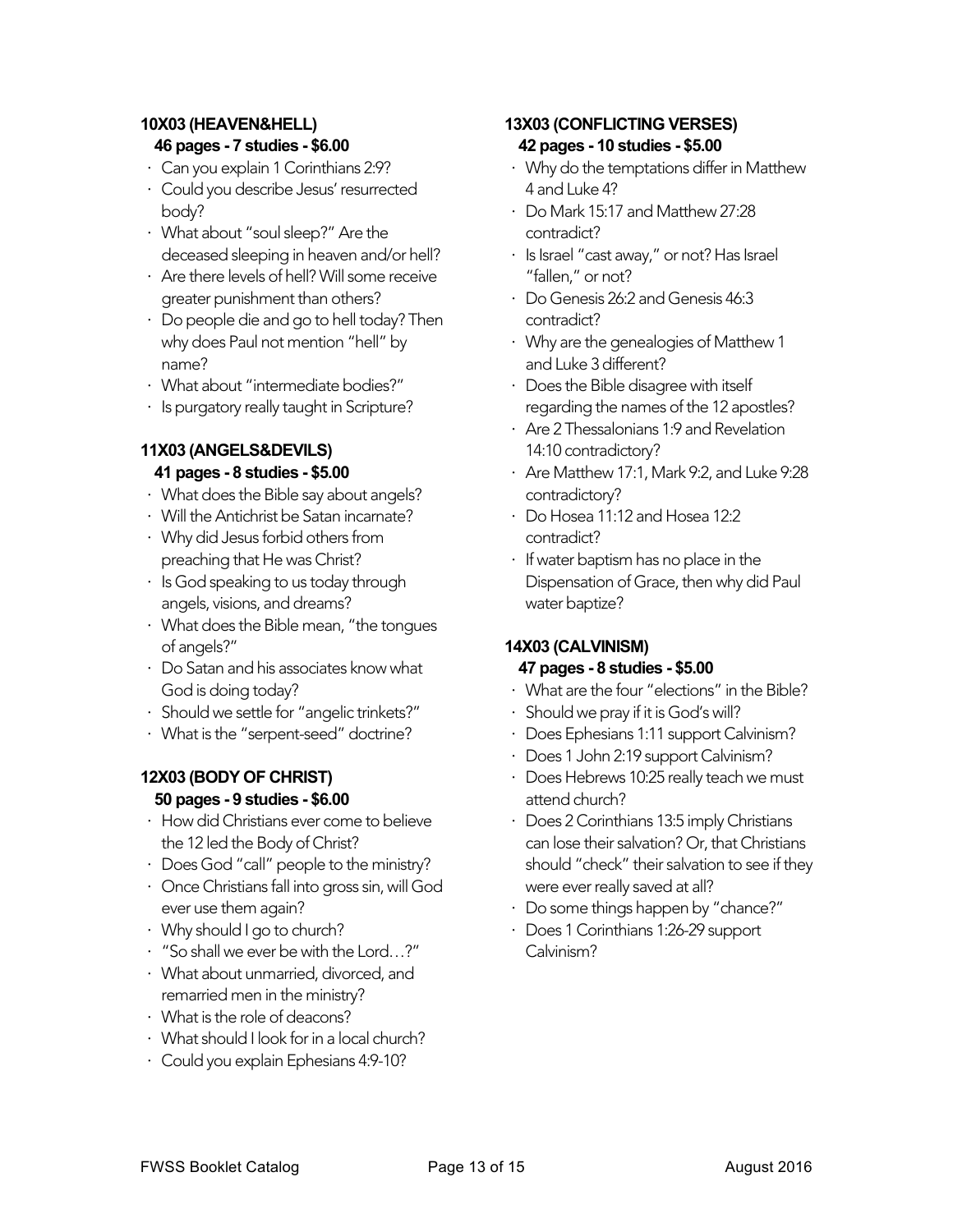# **15X03 (CHARISMATIC MOVEMENT) 53 pages - 8 studies - \$6.00**

- ⋅ What is "peeping" and "muttering?"
- ⋅ What about "praise dancing?"
- ⋅ Did God heal Epaphroditus?
- ⋅ What is the "baptism with fire?" Should believers seek it?
- ⋅ What does the Bible mean, "the tongues of angels?"
- ⋅ Could you explain Ephesians 4:9-10?
- ⋅ What will prevent me from receiving the Holy Ghost?
- ⋅ Did Jesus save us to be rich, healthy, and trouble-free?

#### **16X03 (CREATION&EARLY MAN) 47 pages - 8 studies - \$5.00**

- ⋅ Can you use the Bible to create a "behindthe-scenes" look at creation?
- ⋅ What is the "serpent-seed" doctrine?
- ⋅ How did Enoch, "walk with God?"
- ⋅ Are we humans created in "the image of God?"
- ⋅ Where did Cain get his wife?
- ⋅ Where did the people of Nod come from?
- ⋅ How does Genesis chapter 5 demonstrate the Bible's supernatural origin?
- ⋅ How are we to function in this vast universe?
- ⋅ What part of us is justified at salvation? Our body? Our soul? Our spirit?

#### **17X03 (FALSE TEACHING) 53 pages - 9 studies - \$6.00**

- ⋅ How should I deal with religious people who knock on my front door"
- ⋅ What did Jesus mean, "I will have mercy, and not sacrifice?"
- ⋅ What about "soul sleep?" Are the deceased sleeping in heaven and/or hell?
- ⋅ How did Israel manipulate Moses to murder Messiah?
- ⋅ Will you serve the denomination, or the Lord?
- ⋅ Does 2 Thessalonians 2:13 support Calvinism?
- ⋅ Does 2 Corinthians 13:5 imply Christians can lose their salvation? Or, that Christians should "check" their salvation to see if they were ever really saved at all?
- ⋅ Are denominational people saved unto eternal life?
- ⋅ Must we follow along in the Bible?

# **18X03 (END TIMES)**

#### **56 pages - 8 studies - \$6.00**

- ⋅ Could you explain 2 Thessalonians 2:13?
- ⋅ What is the "baptism with fire?" Should believers seek it?
- ⋅ What does "Lord of Sabaoth" mean?
- ⋅ Could you explain 2 Thessalonians 2:6-7?
- ⋅ Who are the two witnesses of Revelation 11?
- ⋅ How will the book of Job benefit Israel during the seven-year Tribulation?
- ⋅ What does "the end of the world" mean in Scripture?
- ⋅ How does the "aerial attack" in 2 Samuel 5:24 preview the future?